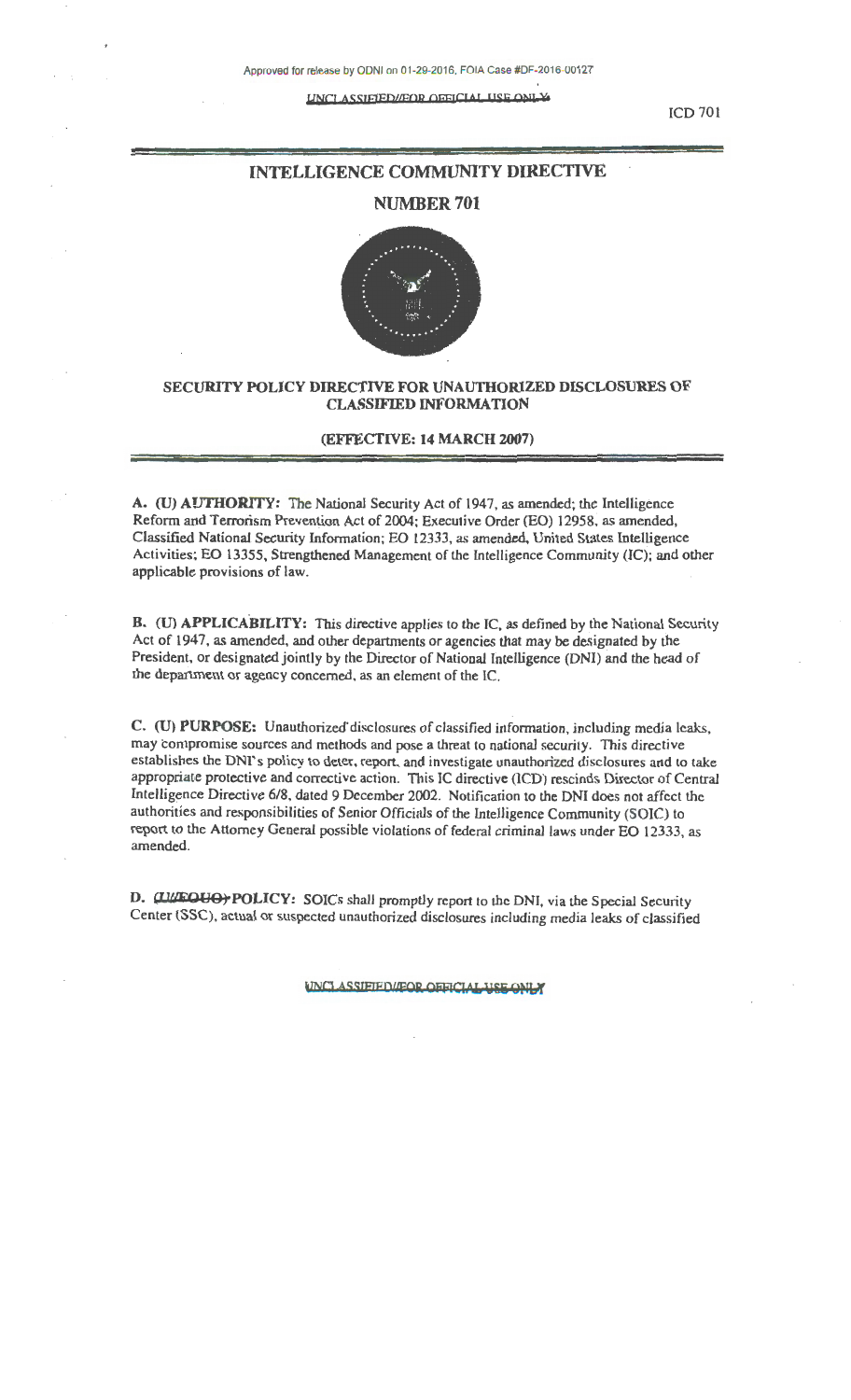#### UNCLASSIEJED/**JEOR OFFICIAL LISE ONLY.**

ICD 701

information that meet the reporting criteria in paragraph E. except for disclosures that are the subject of counterespionage or counterintelligence investigations.

E. **ALIZEQUO)-REPORTING CRITERIA:** The DNI directs SOICs to promptly report each actual or suspected unauthorized disclosure of classified information that is likely to cause damage to national security interests. Such disclosures may include, but are not limited to:

1. 4 HAFOUQ) Unauthorized disclosure to an international organization, foreign power. agent of a foreign power. or terrorist organization.

2. <u>IT US</u> OU INDERTIAL INCOURTED A intelligence activities or information that may be at risk of appearing in the public media. either foreign or domestic, without official authorization.

3. CLI/FOLIO: Loss or compromise of classified information that poses a risk to human life.

4. **(II//EOLIO**) Loss or compromise of classified information that is indicative of systemic compromise.

5. *(UI/FOUQ)* Loss or compromise of classified information storage media or equipment.

6. (III/EQUO) Discovery of clandestine surveillance and listening devices.

7. (I I IEQUIQ) Loss or compromise of classified information revealing US or a foreign intelligence partner's intelligence operations or locations, or impairing foreign relations.

8. 41 JU/FOUO). Such other disclosures of classified information that could adversely affect activities related to US national security.

9. **(U/FOUQ)** Loss or compromise of classified information revealing intelligence sources or methods, US intelligence requirements, capabilities and relationships with the US Government.

F. (ULFOUQ) REPORTING GUIDELINES: SOICs shall report via the SSC:

I. ({ 11/.POUO) Actual or suspected unauthorized disclosures including media leaks of classified information.

2. (UIIEQUO) Copies of all crime reports submitted to the Department of Justice (DoJ), concurrently with such submission to DoJ. on any actual or suspected instances of unauthorized disclosures of classified information.

3. (III/EOIIO) Updated reports as appropriate, or as directed by the DNI, of the status of any given incident. These reports shall include:

UNCLASSIEJED/JEOR OFFICIAL LISE ONLY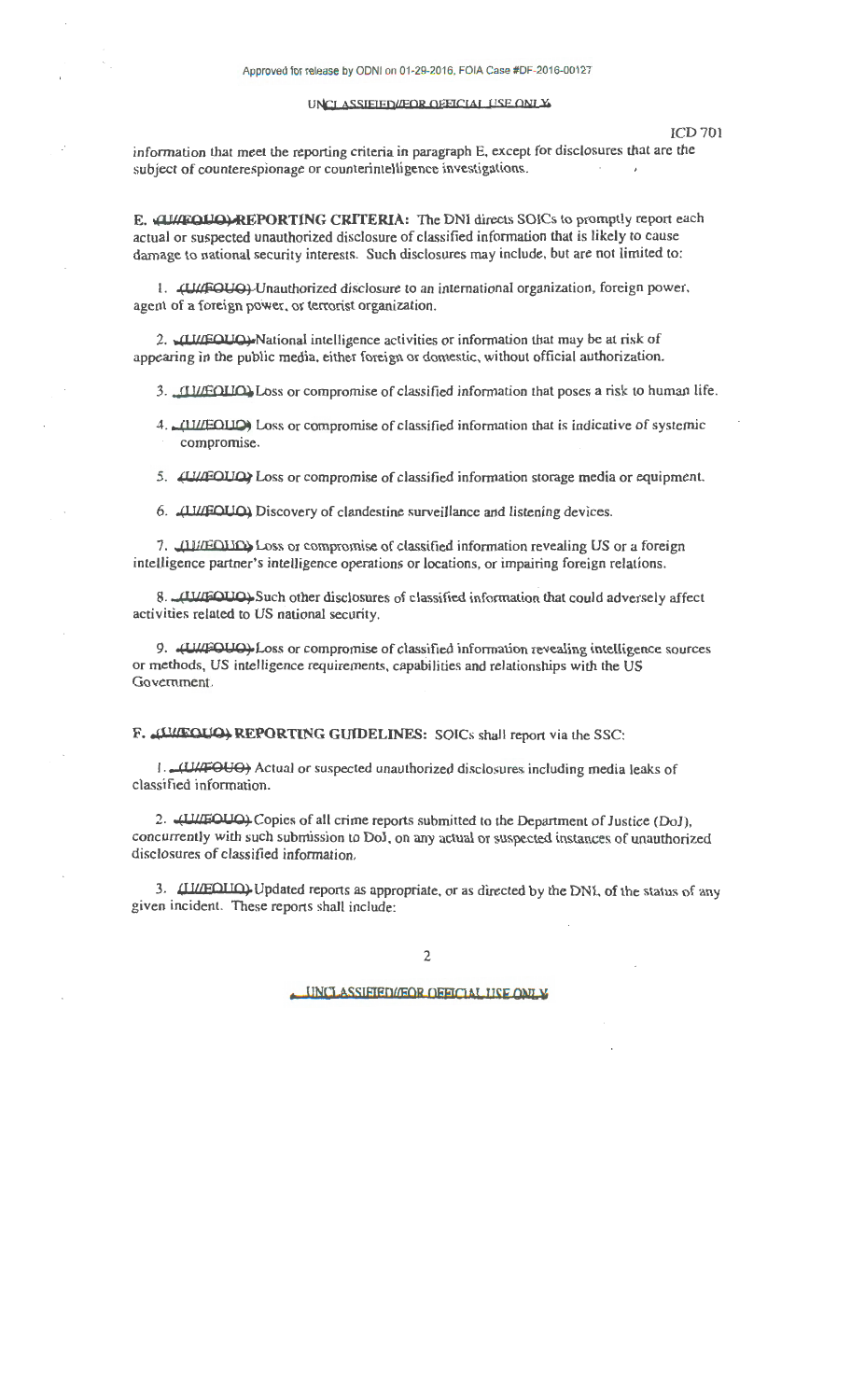#### l,&NCJ ASSifIEOUfOR OfEICIAI USE ONI *X.*

**ICD 701** 

a. (I II/FOUQ) A complete statement of the facts.

b. (II//FOUQ) The scope of the disclosure.

c. (UHFOUQ) Sources and methods that may be at risk.

d. (I I//EQUO) The potential effect of the unauthorized disclosure on national security.

e. (UNFOUO) Corrective or mitigating actions taken by the SOICs involved.

4. (UVEQUQ) Final disposition of all reported cases, including sanctions administered; e.g., written.or verbal reprimands, suspension without pay, revocation of clearances or special access approvals, and termination of employment.

## G. (U//FOUO) OTHER SOIC RESPONSIBILITIES:

1. **(IIL/FOUO)** Administer to all individuals approved for access to classified information and materials appropriate non-disclosure agreements that address and reinforce the requirement for the continuing protection of all categories and levels of classified information including third party information.

2. **(UI/FOUO)** Formally debrief all individuals no longer requiring access to national intelligence infonnation. Debriefing procedures shall stress the continuing obligation to protect such information; the return of all classified information the individuals may have in their possession; and sanctions and penalties that may be imposed shauld the individuals fail to comply.

3. (II/FOUO) Identify all factors determined to have contributed directly or indirectly to the compromise of classified information and ensure they are corrected. Jf corrective action falls outside the available resources or authorities of the responsible SOJC, that SOIC shall provide full details and recommendations *to* the DNI for consideration.

4. (U. G. L. G. L. A. Ensure the workforce understands the policies and procedures embodied in this ICD to include the impact that unauthorized disclosures have on organizations' missions and national security as well as the administrative and criminal sanctions that may be imposed on those individuals found lo be in violation of applicable laws or regulations.

5. **4 U/FOUO**) Oversee the hiring and retention of a trustworthy workforce that is properly instructed in the appropriate classification and handling of sensitive materials and the prohibition against unauthorized release or disclosure as it applies to individuals with former as well as current access.

6. (II/FOUQ) Educate the workforce regarding processes and procedures for promptly reporting unauthorized disclosures including media leaks.

UNGLASSIFIED/GOP OFFICIAL LISE ONLY